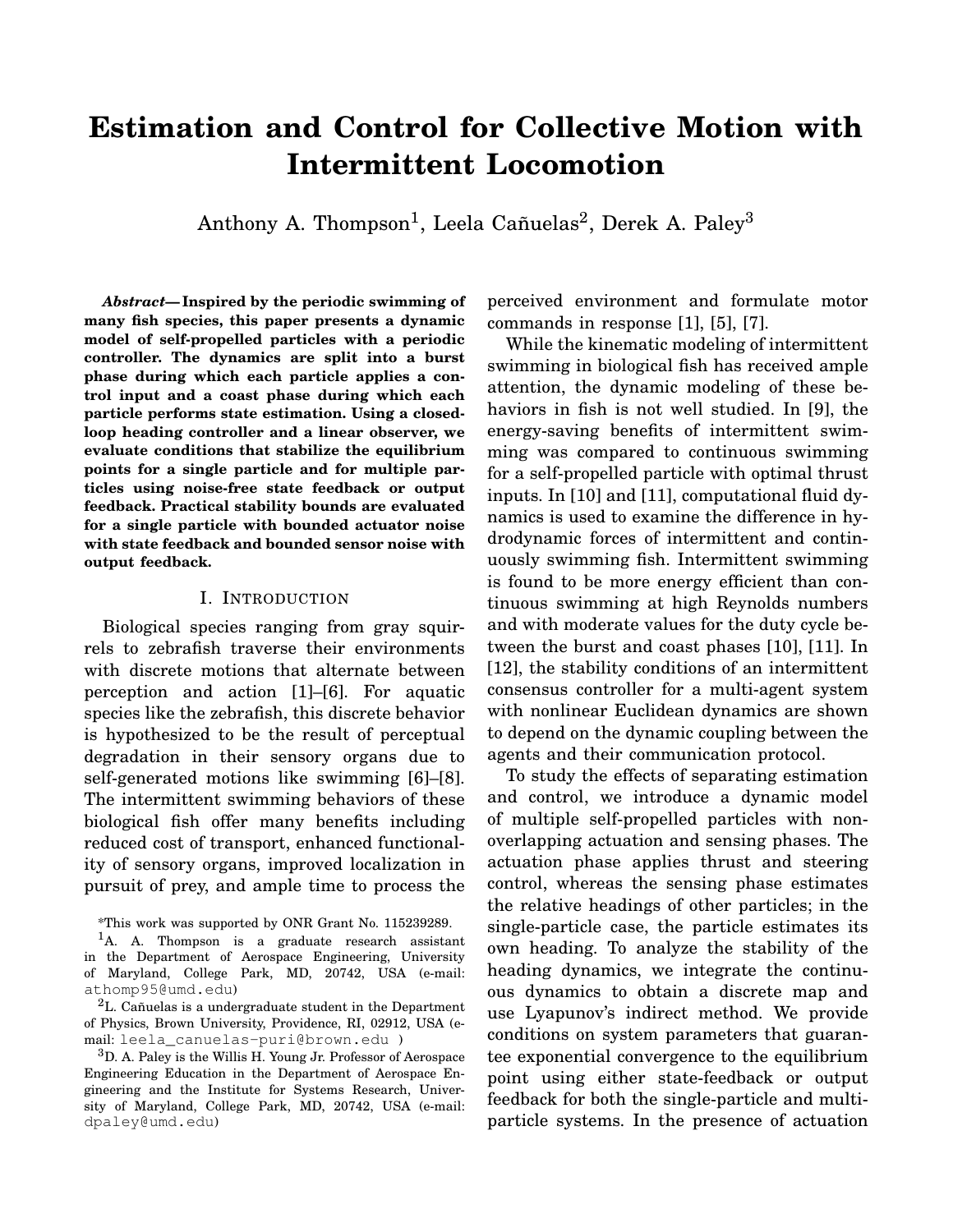and measurement noise, we use Lyapunov's direct method to establish practical stability bounds for the desired equilibrium point of a single particle.

The contributions of this paper are (1) a dynamic model that describes intermittent behavior with non-overlapping sensing and actuation; (2) stability analysis, first of a single particle and then of a multi-particle system, with burst and coast dynamics and closed-loop heading control using either state or output feedback; (3) practical stability bounds for a single particle in the presence of bounded actuator and measurement noise. These results provide a fundamental understanding of the effects of separating estimation and control through intermittent locomotion in fish-inspired robots.

This paper is organized as follows. Section II reviews the dynamics of a self-propelled particle and a heading synchronization controller for multiple particles. Section III introduces the intermittent dynamics of a single particle and analyzes the stability conditions of the zero-noise state and output feedback cases. Section IV investigates the single-particle stability properties with bounded noise. Section V analyzes the stability conditions for multi-particle intermittent synchronization with noise-free state and output feedback. Section VI summarizes the paper and discusses ongoing and future work.

## II. BACKGROUND

This section presents a dynamic model for planar locomotion using self-propelled particles and a closed-loop heading synchronization controller for multiple self-propelled particles.

#### *A. Modeling planar locomotion*

We invoke the dynamics of a self-propelled particle to model the planar locomotion of a body in a fluid. The dynamics of a self-propelled particle are useful to describe motion that distinguishes between translational acceleration (thrust) and rotational acceleration (turning), accomplished by expressing the particle's velocity and control inputs in polar coordinates.

Let  $r_n \in \mathbb{C}$  be the position of the *n*th particle in the complex plane such that  $r_n = x_n + jy_n$ , where  $x_n, y_n \in \mathbb{R}$ , *j* is the imaginary unit, and

 $n = 1, 2, \ldots, N$ . Let  $\theta_n \in \mathbf{S}^1$  and  $s_n \geq 0$  be the orientation and magnitude of the particle's velocity, respectively. The self-propelled particle dynamics are [13]

$$
\dot{r}_n = s_n e^{j\theta_n} \n\dot{\theta}_n = u_n \n\dot{s}_n = v_n,
$$
\n(1)

where  $u_n$  is the steering control and  $v_n$  is the thrust control.

To steer the particle's velocity to a desired direction  $\theta_d$ , consider the control input

$$
u_n = K \sin(\theta_d - \theta_n), \tag{2}
$$

where  $K > 0$  is the control gain. The heading dynamics in (1) with control (2) has equilibrium points at  $\theta^* = \theta_d$  and  $\theta^* = \theta_d \pm \pi$ . Linearization indicates that the only stable equilibrium point is  $\theta^* = \theta_d$ .

Model (1) will represent the burst and coast phases of the intermittent dynamic model, with (2) used for closed-loop steering control during the burst phase of a single particle. The multiparticle control law is introduced next.

### *B. Multi-particle Formation Control*

Using (1) to model the dynamics of *N* particles with an all-to-all communication topology, the following controller synchronizes their headings into a parallel formation [14], [15]:

$$
u_n = \frac{K}{N} \sum_{m=1}^{N} \sin(\theta_m - \theta_n), \ n = 1, \cdots, N. \tag{3}
$$

The equilibrium points of the closed loop heading dynamics (1) with steering input (3) and constant velocity (i.e.,  $v_n = 0$ ) are classified as synchronized, balanced, and anti-parallel [14]. The synchronized equilibrium point is asymptotically stable if  $K > 0$  and all other equilibrium points are unstable [14]. In Section V, (3) is used to synchronize the headings of multiple particles with synchronous cycles (i.e., aligned burst phases).

## III. SINGLE PARTICLE BURST AND COAST DYNAMICS

This section presents a dynamic model of burst and coast behavior in which sensing and actuation occur during non-overlapping phases.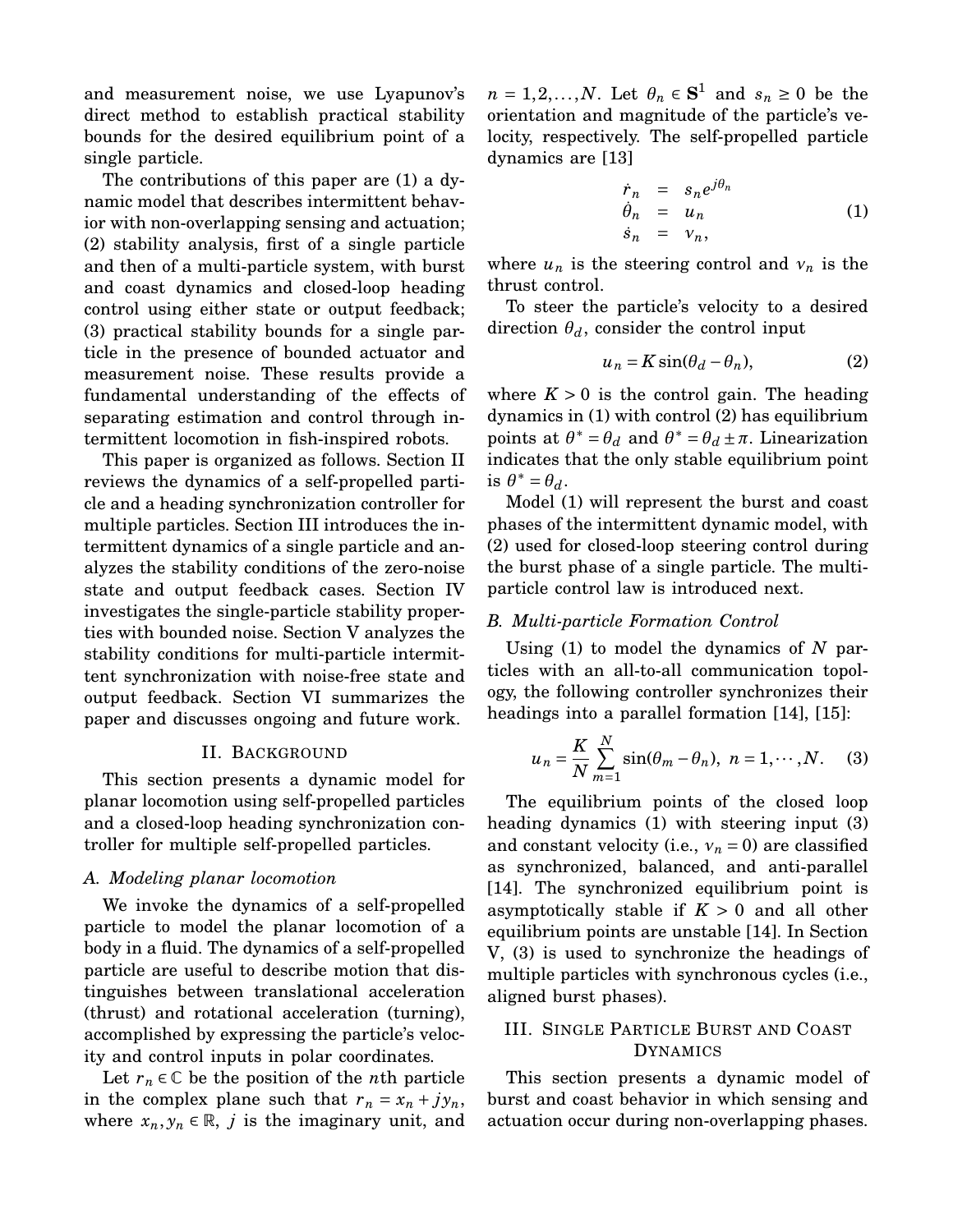A single burst phase combined with a single coast phase is called a cycle. Index  $k = 0, 1, ...$ denotes the *k*th cycle. The duration of the burst and coast phases in a single cycle are denoted  $\beta$  > 0 and *T* > 0, respectively, and are identical for all *k*. The start time of cycle *k* is  $t_k =$  $k(\beta+T)$ , where  $t_0 = 0$ .

#### *A. Intermittent Dynamic Modeling*

The dynamics during the burst phase are adapted from (1). First, assume that the steering and thrust inputs for the *k*th burst phase, i.e.,  $u(t) = u(t_k)$  and  $v(t) = v(t_k)$ , are constant for  $t \in [t_k, t_k + \beta]$ . The steering input *u* is subject to actuator noise *ξ*, whereas the particle's thrust is subject to quadratic drag with coefficient *b*. The burst dynamics for cycle *k* are

$$
\dot{r} = s e^{j\theta} \tag{4}
$$

$$
\dot{\theta} = u(t_k) + \xi \tag{5}
$$

$$
\dot{s} = -bs^2 + v(t_k). \tag{6}
$$

The values  $r(t_k)$ ,  $\theta(t_k)$ , and  $s(t_k)$  at the start of the *k*th burst phase are equal to the values of the corresponding state variables at the conclusion of the previous coast phase for *k* > 0 and equal to the initial conditions for  $k = 0$ .

Since there is no actuation during the coast phase, the dynamics are equivalent to (4)–(6) with  $u(t_k) = 0$ ,  $v(t_k) = 0$ , and  $\xi = 0$ . Observations collected during the coast phase are denoted by *y* and are equal to the (constant) orientation *θ* of the particle's velocity subject to sensor noise *η*. Let *θ*ˆ denote the estimate of *θ*. The coast phase dynamics, including a linear observer for *θ* with observer gain *L*, are

$$
\dot{r} = se^{j\theta} \tag{7}
$$

$$
\dot{\theta} = 0 \tag{8}
$$

$$
\dot{s} = -b s^2 \tag{9}
$$

$$
\dot{\hat{\theta}} = L(y - \hat{\theta}) \tag{10}
$$

$$
y = \theta + \eta. \tag{11}
$$

The initial conditions for coast phase *k* are  $r(t_k + \beta)$ ,  $\theta(t_k + \beta)$ , and  $s(t_k + \beta)$ . Furthermore, the initial heading estimate is  $\hat{\theta}(t_k) = \theta(t_{k-1})$  for  $k > 0$  and  $\hat{\theta}(t_k) = 0$  for  $k = 0$ . Figure 1 illustrates the dynamic model.



Fig. 1: Block diagram of the dynamic model with intermittent locomotion of a single particle. Actuation occurs during the burst phase and sensing occurs during the coast phase.

#### *B. State Feedback Heading Dynamics*

For state feedback, the controls *u* and *ν* are constant during the burst phase of each cycle. To track the desired heading *θd*, consider the steering control (2) evaluated at the start time *t<sup>k</sup>* of burst phase *k*:

$$
u(t_k) = K \sin(\theta_d - \theta(t_k))
$$
 (12)

The thrust control during the burst phase is  $v(t_k) = v_0$ . This subsection characterizes the stability of the heading dynamics (5) with control (12) and no noise, i.e.,  $\xi = 0$ ; we consider the case  $\xi \neq 0$  in Section IV.

The mapping from  $\theta(t_k)$  to  $\theta(t_{k+1})$  is obtained by substituting (12) into (5) and integrating from  $t_k$  to  $t_k + \beta$  for the burst phase and integrating (8) from  $t_k + \beta$  to  $t_k + \beta + T = t_{k+1}$  for the coast phase. We obtain

$$
\theta(t_{k+1}) = f(\theta(t_k)),\tag{13}
$$

where

$$
f(\theta) = \theta + K\beta \sin(\theta_d - \theta). \tag{14}
$$

The equilibrium points  $\theta^*$  of the map (13) are the solutions to the equation  $\theta = f(\theta)$ , i.e.,  $\theta^* =$  $θ_d$  and  $θ^* = θ_d ± π$ . To evaluate the stability of  $\theta^*$ , take the Jacobian of (14) and evaluate it at  $\theta^*$ . For  $\theta^* = \theta_d$ , we have

$$
\frac{\partial f}{\partial \theta}\Big|_{\theta^* = \theta_d} = 1 - K\beta. \tag{15}
$$

The following theorem states the necessary and sufficient conditions on the control gain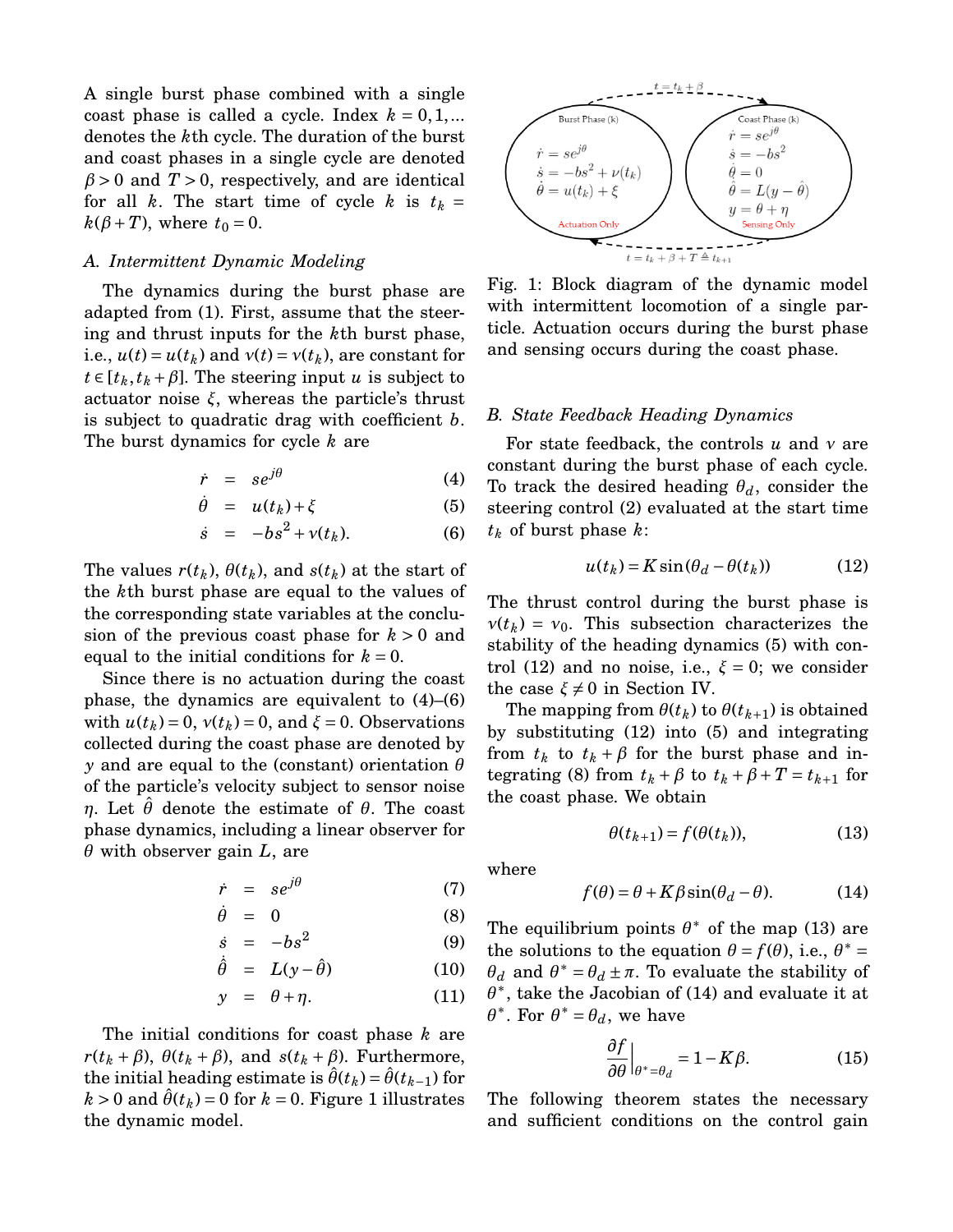*K* and burst duration  $\beta$  for  $\theta^* = \theta_d$  to be an exponentially stable equilibrium point.

**Theorem 1.** *The map (14) corresponding to the closed-loop heading dynamics with noisefree state feedback exponentially stabilizes the*  $\alpha$ *equilibrium point*  $\theta^* = \theta_d$  *if and only if*  $0 < \theta$  $K\beta$  < 2*. The equilibrium points*  $\theta^* = \theta_d \pm \pi$  *are unstable.*

*Proof.* The proof follows from the stability condition for a map, which requires the eigenvalue(s) to lie within the unit circle. The map (13) is one dimensional and the sole eigenvalue at  $\theta^* = \theta_d$  is given by (15). Evaluating  $|1 - K\beta|$ 1, i.e.,  $-1 < 1-K\beta < 1$ , yields the desired result. The eigenvalue at  $\theta^* = \theta_d \pm \pi$  is  $1 + K\beta$ , which is always greater than one because  $K$  and  $\beta$  are positive.

#### *C. Output Feedback Heading Dynamics*

In the output-feedback case,  $\theta$  is estimated using the linear observer (10) with observations (11). The intermittent behavior of a particle following these dynamics using output feedback is shown in Figure 2. The remainder of this subsection characterizes the stability of the heading dynamics (5) with noise-free output feedback, i.e.,  $\eta = 0$ ; we consider the case  $\eta \neq 0$ in Section IV.



Fig. 2: Burst and coast behavior of a single particle using output feedback to steer in the desired direction  $\theta_d = 135^\circ$ .

Since the output feedback control of *θ* utilizes the heading estimate  $\hat{\theta}$ , the closed-loop heading dynamics may be described using a twodimensional map. Let  $g(\theta, \hat{\theta})$  represent the map

$$
(\theta(t_{k+1}), \hat{\theta}(t_{k+1})) = g(\theta(t_k), \hat{\theta}(t_k)), \qquad (16)
$$

where  $g_1(\theta, \hat{\theta})$  denotes the map from  $\theta(t_k)$  and  $\hat{\theta}(t_k)$  to  $\theta(t_{k+1})$  and  $g_2(\theta, \hat{\theta})$  denotes the map from  $\theta(t_k)$  and  $\hat{\theta}(t_k)$  to  $\hat{\theta}(t_{k+1})$ .

Since the heading estimate  $\hat{\theta}(t_k)$  is constant during the burst phase, we have

$$
u(t_k) = K \sin(\theta_d - \hat{\theta}(t_k)).
$$
 (17)

The output feedback map is

$$
g_1(\theta, \hat{\theta}) = \theta + K\beta \sin(\theta_d - \hat{\theta}).
$$
 (18)

The map  $g_2(\theta, \hat{\theta})$  is constructed by analyzing the burst and coast phases separately. Since the heading estimate is constant during the burst phase,  $\theta(t_k + \beta) = \theta(t_k)$ . During the coast phase,  $\dot{\theta} = 0$ , which implies  $y = \theta$  is constant from  $t_k$  + *β* to  $t_k + β + T$ . The map  $\hat{\theta}(t_k + β)$  to  $\hat{\theta}(t_{k+1})$  is obtained by integrating (10) with  $\eta = 0$  to obtain

$$
\hat{\theta}(t_{k+1}) = \theta(t_k + \beta)(1 - e^{-LT}) + \hat{\theta}(t_k + \beta)e^{-LT}.
$$
 (19)

Substituting  $θ(t_k + β) = g_1(θ(t_k), θ(t_k))$  into (19) and using  $\hat{\theta}(t_k + \beta) = \hat{\theta}(t_k)$  yields

$$
g_2(\theta, \hat{\theta}) = (1 - e^{-LT})(\theta + K\beta \sin(\theta_d - \hat{\theta})) + e^{-LT}\hat{\theta}.
$$
\n(20)

Let  $z = [\theta, \hat{\theta}]^T$ , which implies  $z(t_{k+1}) =$  $g(z(t_k))$ , where  $g_1$  and  $g_2$  are given by (18) and (20), respectively. The equilibrium points of  $g(z)$ are  $z^* = (\theta^*, \theta^*)$ , where  $\theta^* = \theta_d$  or  $\theta^* = \theta_d \pm \pi$ . Linearizing  $g(z)$  about  $z^* = (\hat{\theta_d}, \theta_d)$  yields the following two-dimensional linear map:

$$
\frac{\partial g}{\partial z}\Big|_{z=z^*} = \begin{bmatrix} 1 & -K\beta \\ 1 - e^{-LT} & K\beta \left( e^{-LT} - 1 \right) + e^{-LT} \end{bmatrix}
$$
\n(21)

The following theorem provides conditions on *K*, *L*,  $β$  and *T* that exponentially stabilize the equilibrium point  $z^* = (\theta_d, \theta_d)$ . The other equilibrium points are unstable. The proof invokes the stability triangle of a 2*D* map in its tracedeterminant plane [16, p. 317].

**Theorem 2.** *The map*  $g(\theta, \hat{\theta})$  *given by (18) and (20) corresponding to the closed-loop heading dynamics with noise-free output feedback exponentially stabilizes the equilibrium point*  $(\hat{\theta}^*, \hat{\theta}^*) = (\hat{\theta}_d, \theta_d)$  *if and only if*  $LT > 0$  *and*  $0 < K\beta < \frac{2(1+e^{-LT})}{1-e^{-LT}}$  $\frac{(1+e^{-LT})}{1-e^{-LT}}$ .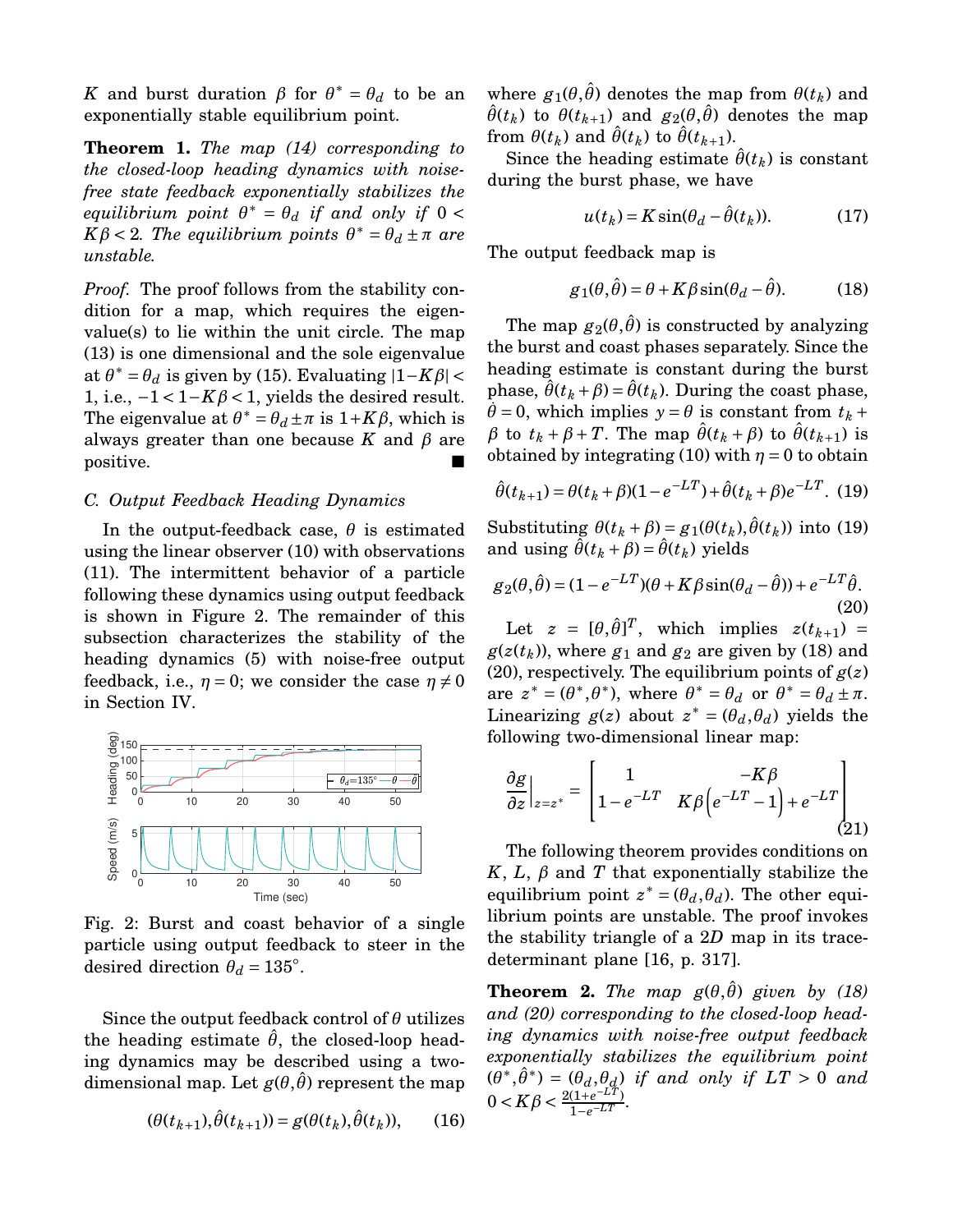

Fig. 3: Stability regions of the burst and coast dynamics using noise-free output feedback with  $K = L = 1$  and three values of the cycle time  $C_T = \beta + T$ . The shaded regions are stable

*Proof.* Let *τ* and *δ* be the trace and determinant of (21), respectively, such that

$$
\tau = 1 + K\beta e^{-LT} - K\beta + e^{-LT} \qquad (22)
$$

$$
\delta = e^{-LT}.
$$
 (23)

From [16],  $\delta$  < 1 is the first necessary condition for a stable 2*D* map. Substituting (23) into  $\delta$  < 1 and noting that  $\delta$  > 0, yields  $0 < e^{-LT}$ 1, which implies the desired condition on the product *LT*. Substituting (22) and (23) into the second condition  $\delta$  > −1 − *τ* [16] yields  $e^{-LT}$  >  $-2 - K\beta e^{-LT} + K\beta - e^{-LT}$ , which implies

$$
K\beta < \frac{2(1 + e^{-LT})}{1 - e^{-LT}}.\tag{24}
$$

Substituting (22) and (23) into the third condi $t$ tion  $\delta$  > −1+*τ* [16] yields  $e^{-LT}$  >  $K\beta e^{-LT}$  -  $K\beta$ +  $e^{-LT}$ , which implies  $K\beta > 0$  as desired. ■

The results of Theorem 2 are illustrated in Figures 3a–3c. Certain values of *Kβ*, *LT*, and the overall cycle time  $C_T = \beta + T$  can destabilize the desired equilibrium point. Figure 3a illustrates the stability region in the  $K\beta$ – $LT$  plane with three values of  $C_T$ ; Figure 3b illustrates the stability region in the trace-determinant plane; Figure 3c illustrates the stability region in the complex plane.

## *D. Bifurcations of Output Feedback Dynamics*

This section analyzes bifurcations of the output feedback dynamics using the cycle time *C<sup>T</sup>* as the bifurcation parameter. Solving for  $\beta = C_T - T$  yields the following constraint on the trajectories in the  $K\beta$ – $LT$  plane:

$$
K\beta = K(C_T - T) = -\frac{K}{L}(LT) + KC_T, \qquad (25)
$$

corresponding to a line with slope  $-\frac{K}{l}$  $\frac{K}{L}$  and vertical-axis intercept *KCT*. The following corollary to Theorem 2 identifies the largest cycle time  $C_T$  for which all values of  $K\beta$  and  $LT$ stabilize the desired equilibrium point  $\theta^* = \theta_d$ .

**Corollary 1.** *Consider the closed-loop heading dynamics with noise-free output feedback described in Theorem 2. Let*  $C_T = \beta + T$  *denote the cycle time. The equilibrium point*  $\theta^* = \theta_d$  *is exponentially stable for any control gain*  $K > 0$ *and observer gain L* > 0 *if*

$$
C_T < \frac{2(1+p)}{K(1-p)} + \frac{1}{L} \ln p \tag{26}
$$

*where*

$$
p = \frac{K + 2L + 2\sqrt{L(L+K)}}{K} \tag{27}
$$

*Proof.* We seek a tangential intersection of the constraint (25) with the stability condition (24). An intersection occurs at the value of  $C_T$  for which (24) equals (25), which yields

$$
C_T = \frac{2(1 + e^{-LT})}{K(1 - e^{-LT})} + \frac{1}{L}(LT). \tag{28}
$$

The intersection is tangential if the derivatives of (24) and (25) are equal at the intersection point, i.e.,

$$
-\frac{K}{L} = -\frac{4e^{-LT}}{(1 - e^{-LT})^2}.
$$
 (29)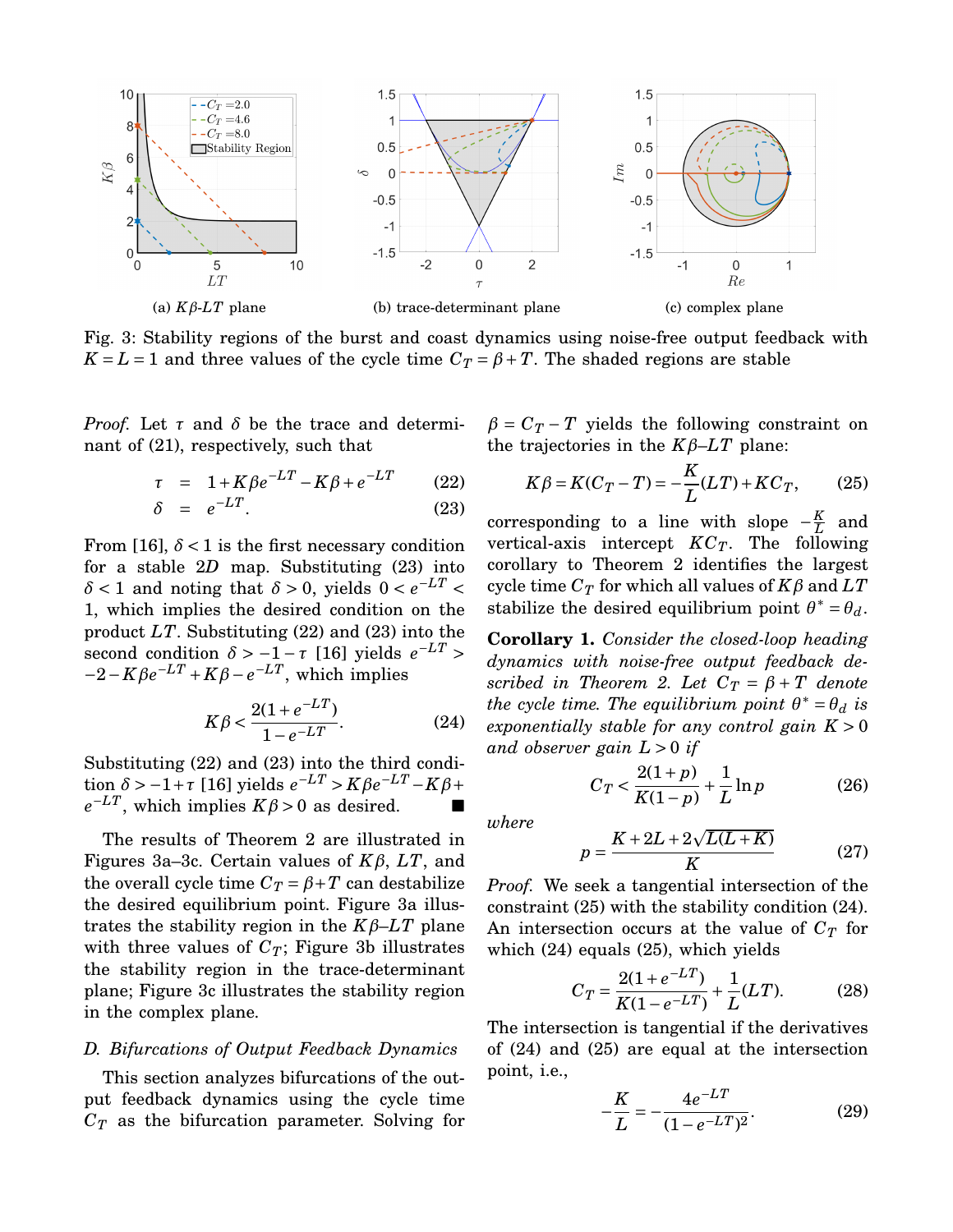Equation (29) yields the following quadratic equation in terms of  $p = e^{-LT}$ .

$$
Kp^2 - 2(K + 2L)p + K = 0,\t(30)
$$

Solving for *p* using the quadratic equation and adopting the positive root gives the desired result. (The negative root does not satisfy the stability conditions in Theorem 2.)

## IV. NOISY SENSING & ACTUATION

This section considers the robustness of the estimation and control results from Section III under the influence of sensor and actuator noise for a single particle. First, Lyapunov's direct method shows that  $\theta^* = \theta_d$  is uniformly ultimately bounded under the dynamics (5) with state-feedback heading control (12) and actuator noise  $\xi \neq 0$ . Secondly, a similar analysis shows that the estimation error  $\sigma = \theta - \theta$  is uniformly ultimately bounded under the observer dynamics (10) with observation (11) and  $\eta \neq 0$ .

### *A. State Feedback Noisy Heading Control*

Consider the heading dynamics (5) with state-feedback control (12) and bounded actuator noise *ξ*. Let *q* =  $θ$  −  $θ$ <sup>*d*</sup> denote the smallest angular difference between  $\theta$  and  $\theta_d$ . The map from  $q(t_k)$  to  $q(t_{k+1})$  is obtained from  $f(\theta)$  in (14) by including  $\bar{\xi} = \int_{t_k}^{t_{k+\beta}} \xi dt$  on the right-hand side and subtracting  $\theta_d$  from both sides. Assume | ¯*ξ*| ≤ *γ*. Taking the Taylor series expansion of sin *q* about  $q = 0$  yields

$$
q(t_{k+1}) = q(t_k) - K\beta q(t_k) + \bar{\xi}.
$$
 (31)

Consider a quadratic Lyapunov function candidate  $V(q) = \frac{1}{2}$  $\frac{1}{2}q^2$ . Let  $\Delta V(t_k) = V(t_{k+1}) - V(t_k)$ . Along solutions of the map (31), we have

$$
\Delta V = \frac{1}{2} K \beta (K \beta - 2) q^2 + (1 - K \beta) q \bar{\xi} + \frac{1}{2} \bar{\xi}^2
$$
  
\n
$$
\leq \frac{1}{2} K \beta (K \beta - 2) q^2 + |1 - K \beta| |q| \gamma + \frac{1}{2} \gamma^2
$$
(32)

The following corollary to Theorem 1 identifies a bound on *q* proportional to the actuator noise bound *γ*.

**Corollary 2.** *Consider the closed-loop heading dynamics with noisy state feedback*  $\xi \neq 0$ . Let  $\overline{\xi} =$  $\int_{t_k}^{t_k+\beta} \xi dt$  for all  $k$ *. Assume*  $0 < K\beta < 2$ *, and*  $|\bar{\xi}| <$  $γ<sup>i k</sup>$  The equilibrium point  $θ<sup>*</sup> = θ<sub>d</sub>$  is uniformly  $\frac{d}{dt}$ *ultimately bounded with bound*  $\frac{\gamma}{K\beta}$ *.* 

*Proof.* Since  $0 < KB < 2$ , (32) corresponds to a concave-down parabola  $\Delta V(z)$ . Therefore,  $V(z)$ is decreasing for all values of  $z$  for which  $\Delta V$  < 0. The roots  $\Delta V = 0$  occur for  $z = \frac{\gamma}{K}$  $\frac{\gamma}{K\beta}$ , which implies solutions converge to  $|z| < \frac{\gamma}{K\beta}$  $\mathbf{.}$ 

## *B. Output Feedback with Noisy Measurements*

Consider the observer dynamics (10) and measurement equation (11). Let *η* be bounded measurement noise satisfying |*η*| < Γ. The estimation error  $\sigma$  denotes the angular difference between  $\theta$  and  $\hat{\theta}$  during the coast phase. Since  $\theta, \hat{\theta} \in S^1$ ,  $\sigma$  =  $\theta$ − $\hat{\theta}$  corresponds to the small angle between  $e^{i\theta}$  and  $e^{i\hat{\theta}}$ . Since  $\theta$  is constant during the coast phase, the time derivative of  $\sigma$  in the interval  $t_k + \beta$  to  $t_k + \beta + T$  is

$$
\dot{\sigma} = -\dot{\hat{\theta}} = -L(\sigma + \eta). \tag{33}
$$

Consider the quadratic Lyapunov function candidate  $U(\sigma) = \frac{1}{2}$  $\frac{1}{2}\sigma^2$ . The time-derivative of  $U(\sigma)$  along solutions of (33) is

$$
\dot{U} = -L\sigma^2 - L\eta\sigma. \tag{34}
$$

The following corollary to Theorem 2 identifies a bound on  $\sigma$  equal to the sensor-noise bound.

**Corollary 3.** *Consider the observer dynamics* (10) *with*  $L > 0$  *and bounded sensor noise*  $|\eta|$  < Γ*. The estimation error σ* = *θ* − *θ*ˆ *converges to*  $|\sigma| < \Gamma$ .

*Proof.* Since  $|\eta| < \Gamma$ , (34) becomes

$$
\dot{U} \le -L\sigma^2 + L\Gamma|\sigma|.\tag{35}
$$

Therefore, *U* is decreasing outside of the region given by the non-zero roots of (35), i.e.,  $\sigma = \pm \Gamma$ . ■

#### V. MULTI-PARTICLE SYNCHRONIZATION

This section extends the intermittent dynamics to *N* particles with all-to-all communication and synchronous cycles. We adopt the intermittent dynamics from Section III and use subscript *n* to denote the *n*th particle. First, we introduce the heading consensus controller (3) used to align each particle's heading. Second, we examine the equilibrium points of the multiparticle system and determine the stability properties for the state feedback case. Third,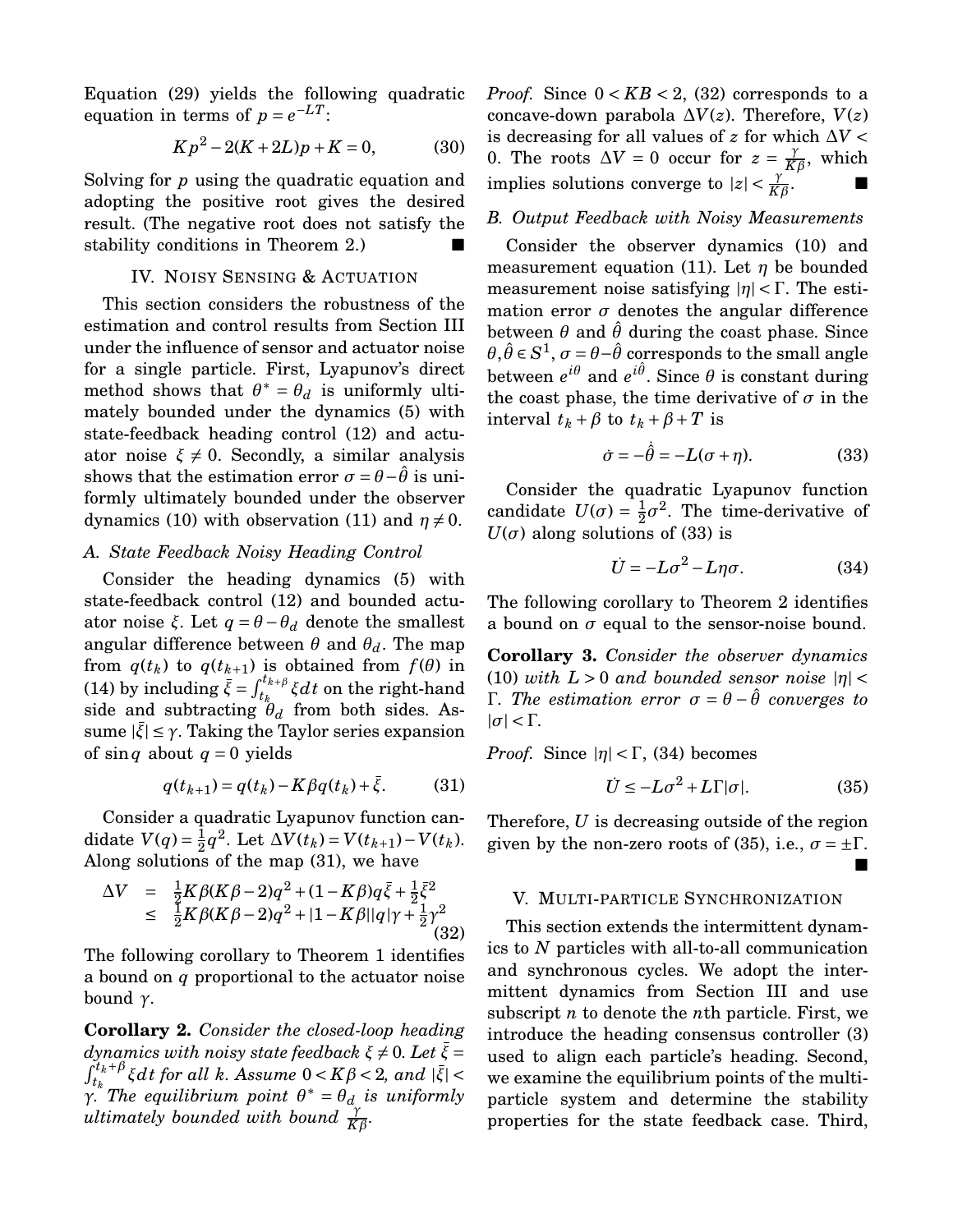we devise an idealized sensor to observe the relative headings between each particle and determine the stability properties for the output feedback case.

#### *A. State Feedback Heading Synchronization*

As in the single-particle case, the constant thrust control input is  $v_n = v_0$ , but for multiple particles the constant steering input is [14]

$$
u_n(t_k) = \frac{K}{N} \sum_{m=1}^{N} \sin(\theta_m(t_k) - \theta_n(t_k)), \qquad (36)
$$

which aligns each particle's heading (see Figure 4). The remainder of this section characterizes the stability of the heading dynamics (5) with (36) and no noise i.e.,  $\xi_n = 0$ . Let  $\theta$  denote the vector of headings and *h<sup>n</sup>* denote the map of  $t$ he  $n^{th}$  particle's heading from  $\theta_n(t_k)$  to  $\theta_n(t_{k+1})$ such that  $\theta_n(t_{k+1}) = h_n(\theta(t_k))$ , where  $h_n$  is

$$
h_n(\boldsymbol{\theta}) = \theta_n + \frac{K\beta}{N} \sum_{m=1}^{N} \sin(\theta_m - \theta_n).
$$
 (37)

The synchronized equilibrium points of (37)



Fig. 4: Synchronization of multiple particles using intermittent state feedback heading control.

are  $\theta^* = \alpha \mathbb{I}$ , where  $\alpha \in S^1$  and  $\mathbb{I} = [1, \dots, 1]^T$ . Linearizing (37) about  $\theta^*$  yields the  $N \times N$ Jacobian matrix

$$
\frac{\partial h_n}{\partial \theta}\Big|_{\theta=\theta^*} = \begin{cases} 1 - \frac{K\beta}{N}(N-1) & n = m\\ \frac{K\beta}{N} & n \neq m \end{cases}
$$
 (38)

The eigenvalues of (38) are  $\lambda = 1$  and  $N - 1$ repeated roots of  $\lambda = 1 - K\beta$ . The eigenvector for the  $\lambda = 1$  eigenvalue corresponds to the inertial frame's rotational symmetry and does not affect the convergence to *θ* ∗ . The following

proposition provides conditions on  $K\beta$  for  $\theta^* =$ *α*1 to be exponentially stable. Note that the result is identical to the single-particle case.

**Proposition 1.** *The map* (37) *corresponding to the multi-particle closed-loop heading dynamics with noise-free state feedback exponentially stabilizes the synchronized equilibrium point if and only if*  $0 < K\beta < 2$ *.* 

## *B. Output Feedback Heading Synchronization*

Let the relative headings between the *m*th and *n*th particles be denoted as  $\theta_{m,n} = \theta_m - \theta_n$ , and let  $\Delta \theta = [\theta_{1,2}, \cdots, \theta_{N,N-1}]^T$  be the  $N^2 - N$ vector of relative headings for *N* particles. The output equation and linear observer dynamics for the multi-particle coast phase are

$$
y = \Delta\theta + \eta \tag{39}
$$

and

$$
\Delta \dot{\hat{\theta}} = L \left( y - \Delta \hat{\theta} \right), \tag{40}
$$

respectively, where *L* is the observer gain and  $\Delta\theta$  is the vector of estimated relative headings.

We use an idealized sensor to estimate the relative headings during the coast phase. The estimated relative headings are used in the steering control input during the burst phase. The heading controller during the burst phase is

$$
u_n = \frac{K}{N} \sum_{m=1}^{N} \sin(\hat{\theta}_{m,n}(t_k)).
$$
 (41)

Since (41) utilizes  $\hat{\theta}_{m,n}(t_k)$ , the closed-loop heading dynamics may be described using a *N*<sup>2</sup> -dimensional map. Let *H*(*θ*,**∆***θ*ˆ) represent the map so that

$$
(\boldsymbol{\theta}(t_{k+1}), \hat{\boldsymbol{\theta}}(t_{k+1})) = H(\boldsymbol{\theta}(t_k), \Delta \hat{\boldsymbol{\theta}}(t_k)), \qquad (42)
$$

where  $H_{\theta}(\theta, \Delta \hat{\theta})$  denotes the map from  $\theta_n(t_k)$ and  $\boldsymbol{\Delta}\hat{\boldsymbol{\theta}}_n(t_k)$  to  $\theta_n(t_{k+1})$  and  $H_{\Delta\theta}(\boldsymbol{\theta},\boldsymbol{\Delta\hat{\theta}})$  denotes the map from  $\theta_n(t_k)$  and  $\Delta \hat{\theta}_n(t_k)$  to  $\Delta \hat{\theta}_n(t_{k+1})$ .

The *n*th term of the multi-particle output feedback map is

$$
H_{\theta}^{n}(\boldsymbol{\theta}, \Delta \hat{\boldsymbol{\theta}}) = \theta_{n} + \frac{K\beta}{N} \sum_{m=1}^{N} \sin\left(\hat{\theta}_{m,n}\right). \qquad (43)
$$

The map  $H_{\Delta\theta}(\theta, \Delta\theta)$  is determined by integrating (40), substituting (43), and using  $\theta_{m,n}(t_k +$